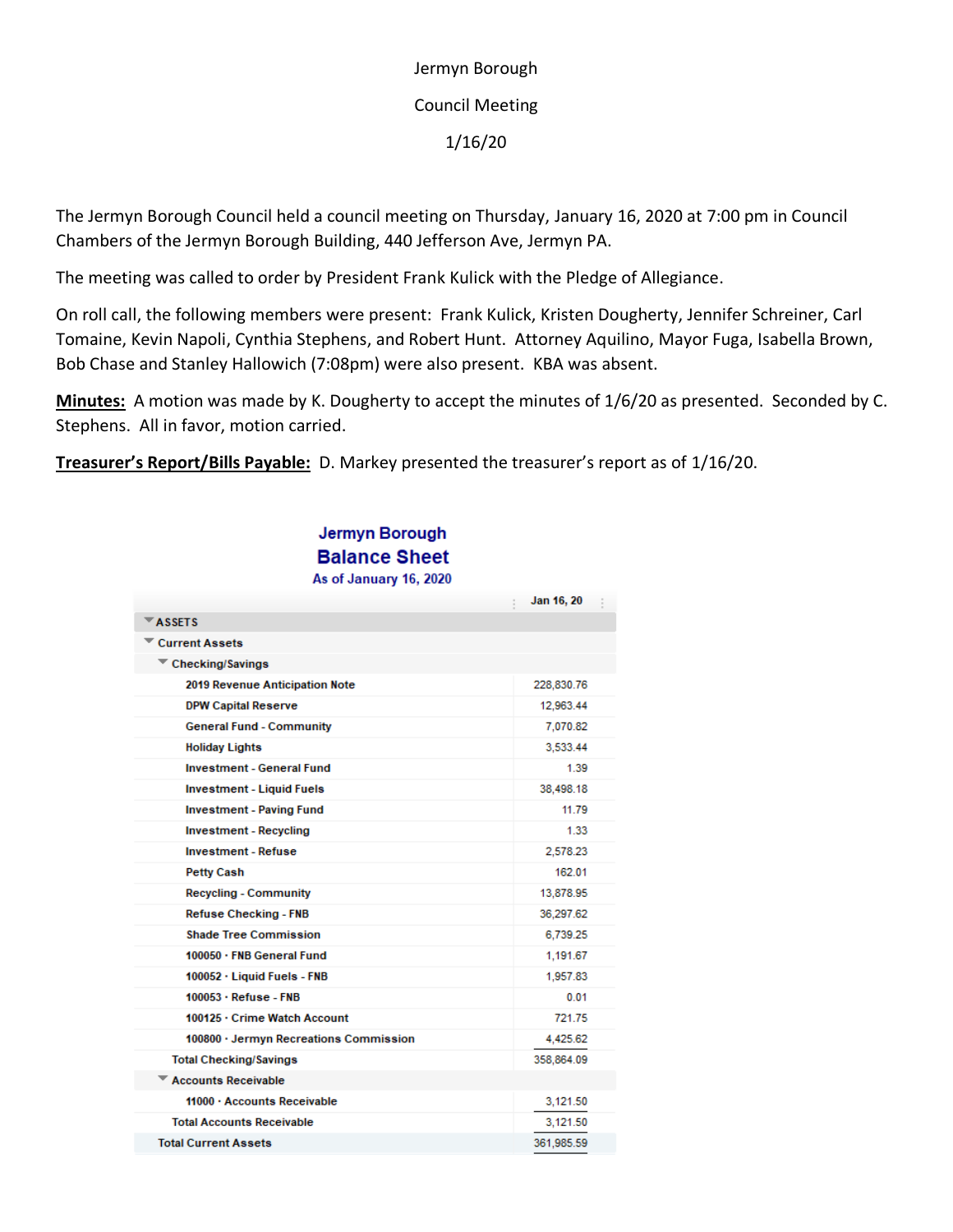| <b>Liabilities</b>               |           |
|----------------------------------|-----------|
| Current Liabilities              |           |
| <b>Accounts Payable</b>          | 33,147.47 |
| <b>Total Current Liabilities</b> | 33,147.47 |
| <b>Total Liabilities</b>         | 33.147.47 |

A motion was made by J. Schreiner to accept the treasurer's report and pay the bills as presented. Seconded by C. Tomaine. All members in favor, motion carried.

## **Correspondence:** None.

**Public Comment:** Kaitlyn English from Lackawanna County read information about the Winter Golf Clinic, Easter Egg Hunt, Christmas Tree Pickup Schedule, TreeCare Short Course, FEMA Resolve to be Ready, US Census Bureau Job Opportunities.

Chris Rood – 403 Bacon St. – Asking about the sewer issue on Bacon St. He states according to his father's records, it's been an issue since 2011. He stated council is backing him into a corner and the ball is in council's court. K. Napoli stated that the sewer is on a maintenance plan. Mr. Rood stated he isn't talking about a maintenance plan, but a solution. D. Markey stated that the borough applied for a PA Small Water & Sewer Grant to have Bacon St. sewer repaired. The application was submitted last month, and we are still waiting to hear back from the state. Mr. Rood stated it needs to be fixed, and if he doesn't see a contract bid by this summer, he's going alternate routes. He stated that's not a threat, but he's doing what he needs to do to protect himself and his family. He stated if the pipe is cracked and leaking into the soil, that's a problem. F. Kulick stated it's not been determined that the pipe is cracked. T. Fuga stated the pipe sags, but it's not cracked. F. Kulick stated there's a long history here with this issue. Mr. Rood stated yes, there is a long history with the issue, and it's been eight years, and he doesn't want to have to wait any longer. F. Kulick stated as he understands it, the issue was going to be fixed, but then there was an issue where the contractor wasn't allowed on the property. Mr. Rood stated that's incorrect; there was an easement granted by his father to go through the back of their driveway and tie into the baseball field. T. Fuga stated that was stopped by Ray Rood. The contractors came to do it, and they were not allowed on the job site. Mr. Rood stated he doesn't believe that. T. Fuga stated he was there, and that's what happened. Mr. Rood stated there was probably no easement signed, and if there was, he wants to see a copy of the documents. He stated the borough is not going up his driveway. T. Fuga stated there is no intention to. Mr. Rood states he wants it fixed, and he wants to see it fixed this year. F. Kulick stated that we have a system in place to monitor it, and we applied for the grant. That's the plan right now. T. Fuga stated we want it fixed as well. Mr. Rood stated it's nice seeing the nice things in town that are obtained by grants, but it's frustrating when he has a problem that's not being fixed. He thanked council for allowing him to speak, and would like to be kept in the loop regarding the grant and work being done.

Joanne Wilson – 156 S Washington Ave. - Mrs. Wilson explained that the Jermyn 150 Committee is doing an ad book, and she gave council members copies of the ad book flyers. There is a \$10 per patron fee or \$16 for a business card sized ad. She stated she would love if everyone in town would put in a patron ad. Full page ads are \$150, and inside front and back covers are \$300 each. Mrs. Wilson also asked for permission to use the new borough flag design for stationary, etc. F. Kulick advised they may.

## **Reports:**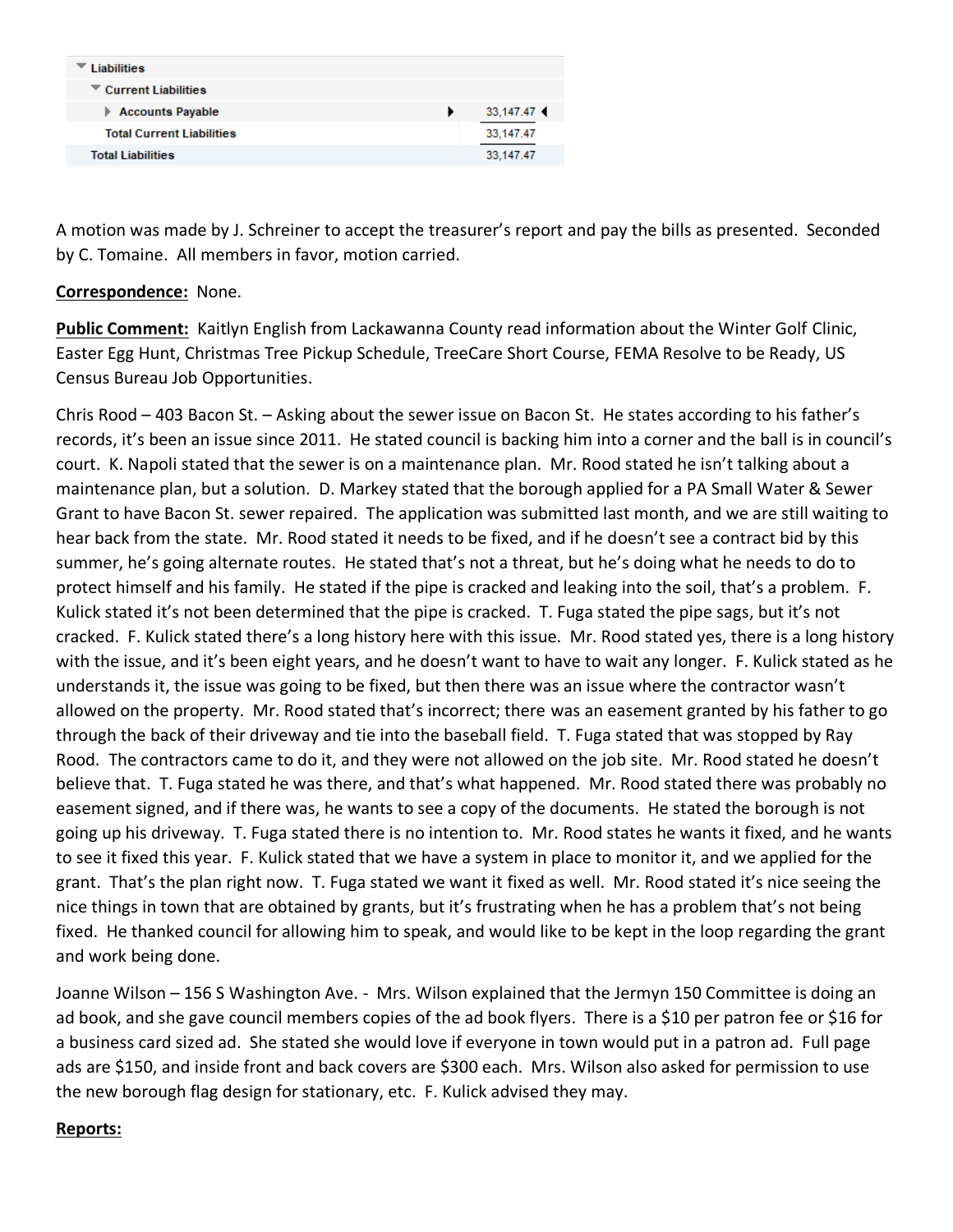**Police Report:** Chief Arthur reported there were 5590 incidents in 2019, an average of 15 incidents per day. 4396 in 2018, so the calls have increased. The basketball floor was vandalized by a minor while under construction. The court case was this past week, and he was found guilty, and ordered to pay restitution. The Chief has received recertification for the police computers and confidential information. He attended a Chief's meeting. Vehicle enforcement has increased on the side streets due to people blowing through stop signs. The police are spending time on Rushbrook Street enforcing the jake brake ordinance. Zack Langenhop, our newest officer, is now certified and currently working. Church detail continues, as well as ongoing house watch checks. F. Kulick asked Chief Arthur if Mayfield, Archbald, Scott Twp calls were proportionately increased like Jermyn's were? Chief Arthur stated he does not have that information.

**Fire Report:** Chief Hallowich reported there were 116 fire calls for the Jermyn Fire Department. He is unsure of how many were actually in the borough, but said is approximately 52. The remainder of the calls were mutual aid to other municipalities, with majority of the calls being in Carbondale city, but he believes that will go back down with their ladder back in service.

**Zoning:** Bob Chase stated he has nothing at this time.

**Tax Collector:** D. Markey reported that the former tax collector requested help from him with the DCED reports. There are some minor discrepancies, and he is working through those. He reported that he reconciled the 2019 tax duplicate and the delinquents reportable to the county with her already. If anyone is interested in the tax collector position, letters of interest and resumes are due by January 24<sup>th</sup>. F. Kulick asked if there were any applicants thus far? D. Markey stated no.

**Mayor's Report:** Mayor Fuga advised Zach Langenhop is now on board, and picked up most of the empty shifts. He's already up to speed, and has been working in other towns. The Mayor states he belongs to the Crystal Fire Company, and believes Officer Langenhop will be a very good fit.

**Solicitor/Code Enforcement Officer:** W. Aquilino stated a bench warrant has been issued for Alphanso Wright's arrest by Judge Turlip for failure to pay the last judgement against him. We are going to file additional action against him to recover inspection fees and for failure to obtain rental permits. 618-620 Washington Ave was inspected to obtain the 2020 rental permit. A conditional rental permit will be issued pending minor repairs that were of concern to the code officer and fire chief. 306-308 Gibson St. we will seek district justice action for failure to respond to requests from the borough. We will be continuing to go down the list of rental properties and ensure the properties have a valid permit. We will be going randomly off the list, and also on a complaint basis, regarding rental inspections.

## **Engineer:** Absent.

**Junior Council Person:** Isabella Brown states she's received a few complaints about Shields Ct. She understands the money may not be there to fix it, but she stated she would bring it up. D. Markey stated that UGI will be running a line from either Bacon or Gibson St to the house in the alleyway. According to our ordinance, any pave cut over 100 feet must be paved curb to curb, but they are not sure where they want to come in from yet.

**Cat Discussion:** F. Kulick stated that our Chief advised we don't have any ordinance with teeth regarding feral cats or cats running about. We researched many different ordinances regarding feral cats, ownership, feeding them, etc. Last night, the Council President, Borough Manager, Mayor, Chief, and Public Safety Chair met with Jennifer Critchley from In Pursuit of Grace. We also have Joanne from St. Cats & Dogs here as well. The borough is trying to accommodate as best as possible, while doing it legally. F. Kulick invited them to speak.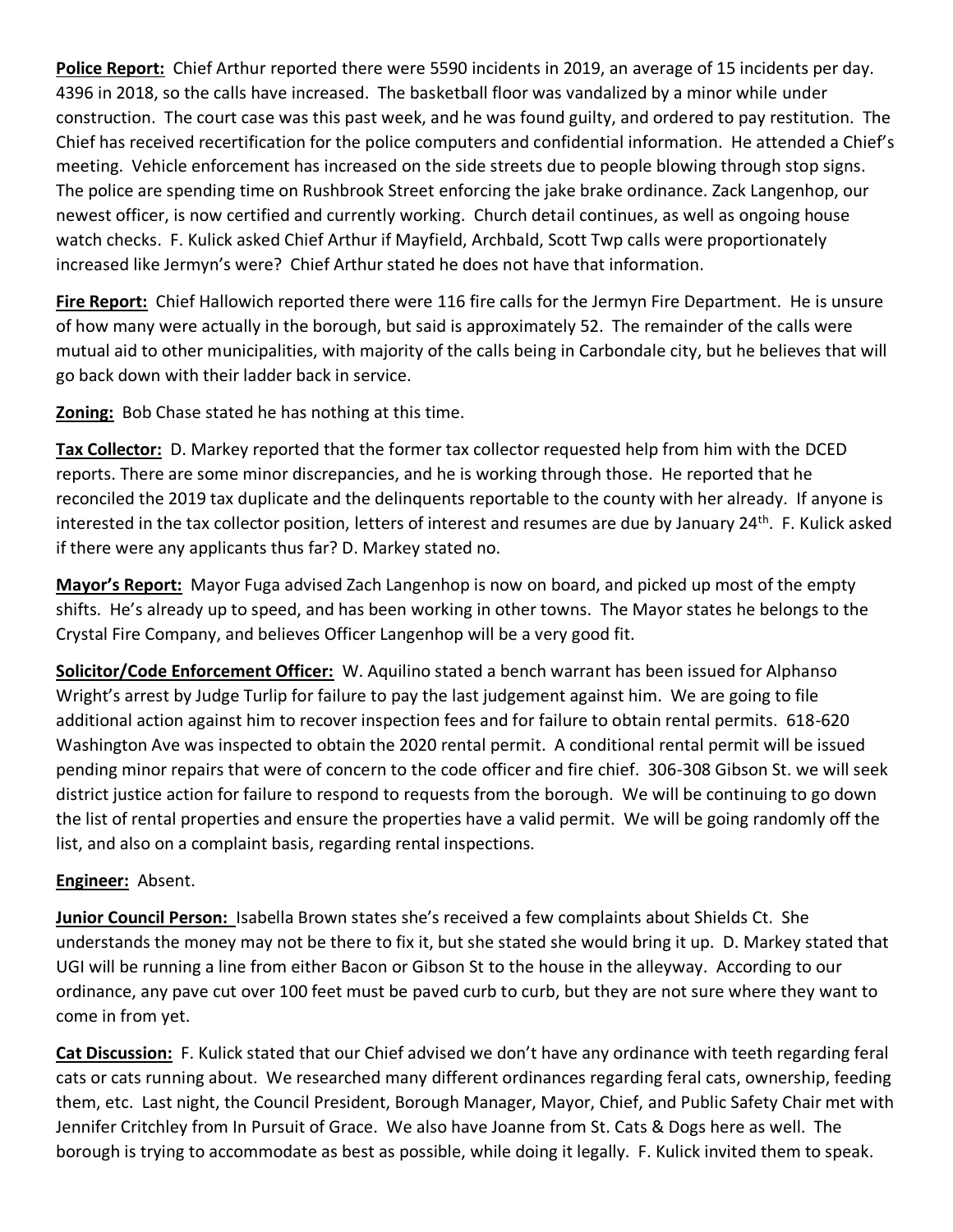Ms. Critchley stated that the current ordinances in place are for owned pets, not feral. She explained how trap, neuter, release works, and stated she is willing to train anyone willing to help trap. She also wanted to dispel any myths on feeding bans. She said they don't work. F. Kulick asked about cats that are on people's property making a mess? Ms. Critchley stated by getting them fixed, the behaviors will be quelled. There are also natural deterrents that will help keep them off your property. A member of the audience asked about the cats going to the bathroom on her property? Ms. Critchley stated that may stop, or it may not stop. R. Chased asked about the cost. She advised it's \$35/cat, and that's to fix, vaccinate, and ear tip. F. Kulick stated we will need volunteers and money. F. Kulick asked if there is any success in finding feeders and converting them to caretakers and having them help with the TNR program? She stated yes, once they speak with neighbors and feeders, the attitude usually changes. A caretaker from Blakely was in the audience and gave a testimony on how In Pursuit of Grace helped her when she was overwhelmed with a huge cat population. She was up to 30 or 40 and now she's down to about 6 cats. She explained how the program worked for her. Mr. Rood asked who has to pay for the \$35 per cat? Is that at the expense of the borough? Ms. Critchley stated usually the funds can come through grants. Another resident asked if any of the cats are adoptable? She stated yes, sometimes the kittens will be fixed, vaccinated, and adopted out. Some seem adoptable, but they're not; they're just kind to their caretakers. She gave additional information about when to trap, and cautioned council on being careful in which rescues are used, because some will just come in to take the kittens and not take care of the problem. Joanne from St. Cats & Dogs addressed council. She stated one of the biggest problems is people throwing cats out. This is not the cats' fault. It's a vicious cycle. They get pregnant when they're only months old, and they can reproduce 3 to 4 times per year. She stated we should not consider not feeding them. They can survive for weeks without food, and grow weary and diseased, which will spread disease around the population. They host the EPAA, who does the neutering of the cats at \$35 per cat. F. Kulick thanked everyone for coming, and stated the council has some further discussion to do regarding this.

F. Kulick announced a five minute recess.

**Borough Manager:** D. Markey explained our pension benefits administrators met with us regarding the study on the financial implications on lowering the police pension retirement years of service from 25 years to 20 years, or 15 years. If lowering retirement years of service to 20 years, the estimated minimum municipal obligation (MMO) would be \$11,400. According to Mockenhaupt, they are confident that state aid would cover the increased MMO. If lowering retirement years of service to 15 years, the estimated MMO would be \$27,700. There is little chance this will be covered by state aid. K. Dougherty asked us how we would find out? W. Aquilino stated we are entitled to state aid payment for 2 units, and due to the funded status currently, our benefits administrator was confident that state aid would cover the increase of the \$11,400 MMO. F. Kulick asked when this would take effect? D. Markey stated it would take effect for 2021 MMO. Also, the administrator suggested we can make the change for our current employees only. R. Hunt asked why we're considering lowering it from 25 to 20? F. Kulick explained that with the two employees we currently have, it's a small likelihood that they would be able to draw the pension. F. Kulick asked Chief Arthur his age. Chief Arthur replied 46. R. Hunt stated Chief Arthur has a pension coming, and he is worried about the other guy. F. Kulick asked D. Markey how old the other officer is. He is 50. He would currently have to work until 75 to draw a pension and if lowered to 20 years of service, he would have to work until 70. J. Schreiner stated if we lower to 20 years of service, Chief Arthur would be 59 when he could draw the pension. K. Dougherty states she is fine with it, as long as the state aid kicks in. W. Aquilino stated how the motion should be stated. A motion was made by J. Schreiner to change the police pension plan to 55 years of age and 20 years of service, for current full time officers only. Seconded by K. Napoli. On a vote of 6-1 in favor, the motion carries.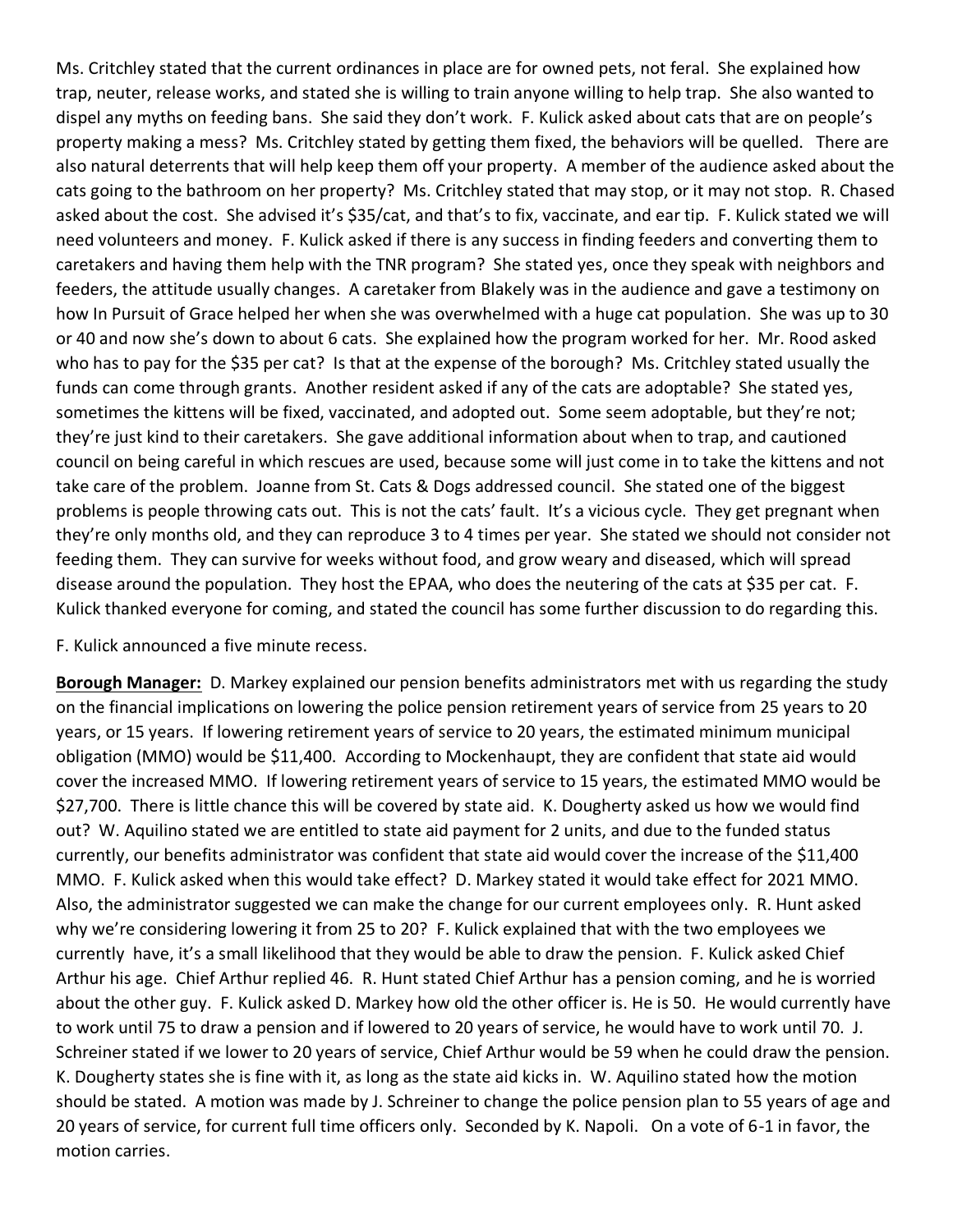Senator Blake's Legislative Breakfast will be held on Friday, February 14<sup>th</sup> at 8:30 am.

Senator Blake is hosting a Property Tax and Rent Rebate Program for Seniors. This will be held in the Jermyn Borough building on Monday, February 3<sup>rd</sup> from 9-11 am.

D. Markey stated he has been notified by the Lackawanna County Elections Office that voting will now be taking place at the Crystal Fire Company, pending election board approval. Once approved, the elections office will notify all voters of the change in venue.

We are working on gathering borough IT data, as we may have a volunteer to help us setup an inhouse network and IT solutions.

D. Markey stated he is currently working on about a dozen year end/year beginning reports for state, county, etc.

D. Markey explained that the minor that was found guilty of vandalism in the gym is able to be banned from borough property, including Callahan Park, according to Judge Turlip, but she would like a motion of council. F. Kulick asked how old the minor is? Chief Arthur stated 17. F. Kulick asked how long the ban would be? D. Markey states he believes it could be up to a lifetime ban. F. Kulick asked about the damages? D. Markey stated it was about \$155 to repair, however if it was a week or two earlier, before the floor was cured, damage could be in the tens of thousands. F. Kulick asked if this minor has caused trouble before? Chief Arthur stated yes. K. Dougherty stated she thinks a lifetime ban is a little extreme. C. Tomaine asked what happens if he needs borough services other than police? W. Aquilino stated the reason the banning needs to be official is because there is a difference between civil & criminal trespass. If council bans him, and he shows up, it is criminal trespass. You can't give him gray area. K. Dougherty asked if it can be exclusive to the gym & park? T. Fuga stated that would be the way to go, and set an age limit. C. Tomaine asked about a 10 year ban? A motion was made by C. Tomaine to ban the minor from the gym and park for five years from 1/16/20. Seconded by K. Napoli. All members in favor, motion carried.

**Planning Commission:** K. Napoli and B. Kleha had nothing to report.

**Public Safety:** K. Napoli had nothing at this time.

**Recreations Commission:** C. Stephens reported that we are still searching into camera options at the park.

**Grants Committee:** K. Dougherty stated she will be researching cat grant opportunities, and the Woodlands Project should be getting underway shortly. J. Schreiner stated she will help get a grants calendar together. She would like to call a grants committee meeting for the second week in February.

**MS4 Committee:** K. Dougherty explained she would like to have an MS4 committee meeting for the second week in February.

**Shade Tree Commission:** R. Hunt has nothing at this time. F. Kulick asked if he has made contact with Shade Tree Commission? He stated he spoke with Joanne Wilson.

**Finance:** C. Tomaine reported that he doesn't have much at the moment, besides the pension issue that was just discussed.

**DPW:** J. Schreiner reported we have started to collect Christmas Trees as needed.

**Garbage Ordinance:** F. Kulick asked D. Markey if the refuse ordinance was advertised? D. Markey stated yes, on 1/2/20. F. Kulick stated the change to the ordinance is the removal of the exoneration of garbage fees. C.